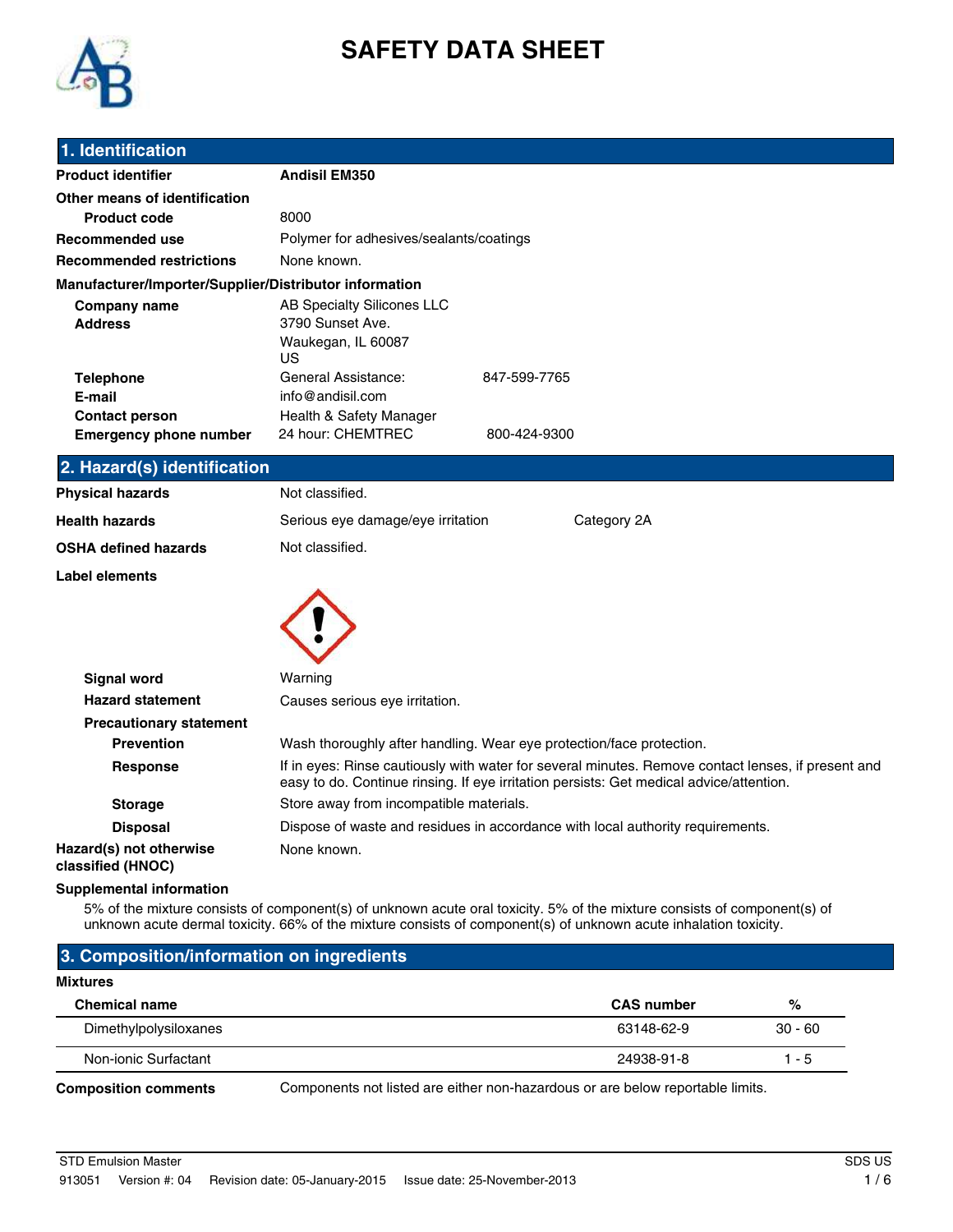| 4. First-aid measures                                                     |                                                                                                                                                                                                                                                                                                                                                                                                                                                                                                          |
|---------------------------------------------------------------------------|----------------------------------------------------------------------------------------------------------------------------------------------------------------------------------------------------------------------------------------------------------------------------------------------------------------------------------------------------------------------------------------------------------------------------------------------------------------------------------------------------------|
| <b>Inhalation</b>                                                         | Move to fresh air. For breathing difficulties, oxygen may be necessary. Call a physician if<br>symptoms develop or persist.                                                                                                                                                                                                                                                                                                                                                                              |
| <b>Skin contact</b>                                                       | Wash with plenty of soap and water. If skin irritation occurs: Get medical advice/attention. Take off<br>contaminated clothing and wash before reuse.                                                                                                                                                                                                                                                                                                                                                    |
| Eye contact                                                               | Immediately flush eyes with plenty of water for at least 15 minutes. Remove contact lenses, if<br>present and easy to do. Get medical attention.                                                                                                                                                                                                                                                                                                                                                         |
| Ingestion                                                                 | Rinse mouth. Never give anything by mouth to a victim who is unconscious or is having<br>convulsions. Get medical attention if symptoms occur.                                                                                                                                                                                                                                                                                                                                                           |
| <b>Most important</b><br>symptoms/effects, acute and<br>delayed           | Causes eye irritation. Symptoms may include stinging, tearing, redness, swelling, and blurred<br>vision.                                                                                                                                                                                                                                                                                                                                                                                                 |
| <b>General information</b>                                                | Ensure that medical personnel are aware of the material(s) involved, and take precautions to<br>protect themselves.                                                                                                                                                                                                                                                                                                                                                                                      |
| 5. Fire-fighting measures                                                 |                                                                                                                                                                                                                                                                                                                                                                                                                                                                                                          |
| Suitable extinguishing media                                              | Use fire-extinguishing media appropriate for surrounding materials.                                                                                                                                                                                                                                                                                                                                                                                                                                      |
| <b>Unsuitable extinguishing</b><br>media                                  | Do not use water jet as an extinguisher, as this will spread the fire.                                                                                                                                                                                                                                                                                                                                                                                                                                   |
| Specific hazards arising from<br>the chemical                             | During fire, gases hazardous to health may be formed.<br>This product contains methylpolysiloxanes which can generate formaldehyde at approximately 300<br>$\degree$ F (150 $\degree$ C) and above, in atmospheres which contain oxygen.                                                                                                                                                                                                                                                                 |
| Special protective equipment<br>and precautions for firefighters          | Self-contained breathing apparatus and full protective clothing must be worn in case of fire.                                                                                                                                                                                                                                                                                                                                                                                                            |
| <b>Fire fighting</b><br>equipment/instructions                            | Move containers from fire area if you can do so without risk.                                                                                                                                                                                                                                                                                                                                                                                                                                            |
| 6. Accidental release measures                                            |                                                                                                                                                                                                                                                                                                                                                                                                                                                                                                          |
| Personal precautions,<br>protective equipment and<br>emergency procedures | Keep unnecessary personnel away. Ensure adequate ventilation. Avoid contact with eyes, skin,<br>and clothing. Wear suitable protective clothing. In case of spills, beware of slippery floors and<br>surfaces. For personal protection, see section 8 of the SDS.                                                                                                                                                                                                                                        |
| <b>Methods and materials for</b><br>containment and cleaning up           | Large Spills: Stop the flow of material, if this is without risk. Dike the spilled material, where this is<br>possible. Absorb in vermiculite, dry sand or earth and place into containers. Following product<br>recovery, flush area with water.                                                                                                                                                                                                                                                        |
|                                                                           | Small Spills: Wipe up with absorbent material (e.g. cloth, fleece). Clean surface thoroughly to<br>remove residual contamination.                                                                                                                                                                                                                                                                                                                                                                        |
|                                                                           | Never return spills in original containers for re-use. Local authorities should be advised if<br>significant spillages cannot be contained.                                                                                                                                                                                                                                                                                                                                                              |
| <b>Environmental precautions</b>                                          | Avoid discharge into drains, water courses or onto the ground.                                                                                                                                                                                                                                                                                                                                                                                                                                           |
| 7. Handling and storage                                                   |                                                                                                                                                                                                                                                                                                                                                                                                                                                                                                          |
| <b>Precautions for safe handling</b>                                      | Use with adequate ventilation. Avoid inhalation and contact with skin and eyes. Observe good<br>industrial hygiene practices.                                                                                                                                                                                                                                                                                                                                                                            |
| Conditions for safe storage,<br>including any incompatibilities           | Do not freeze. Store in a cool, dry, well-ventilated place. Keep away from heat, sparks and open<br>flame. Keep containers tightly closed. Store away from incompatible materials.                                                                                                                                                                                                                                                                                                                       |
| 8. Exposure controls/personal protection                                  |                                                                                                                                                                                                                                                                                                                                                                                                                                                                                                          |
| <b>Occupational exposure limits</b>                                       | No exposure limits noted for ingredient(s).                                                                                                                                                                                                                                                                                                                                                                                                                                                              |
| <b>Biological limit values</b>                                            | No biological exposure limits noted for the ingredient(s).                                                                                                                                                                                                                                                                                                                                                                                                                                               |
| Appropriate engineering<br>controls                                       | Good general ventilation (typically 10 air changes per hour) should be used. Ventilation rates<br>should be matched to conditions. If applicable, use process enclosures, local exhaust ventilation,<br>or other engineering controls to maintain airborne levels below recommended exposure limits. If<br>exposure limits have not been established, maintain airborne levels to an acceptable level. Eye<br>wash facilities and emergency shower must be available when handling this product. Provide |

This product may be capable of generating 0.1 ppm or greater formaldehyde vapors under certain use conditions. According to OSHA 29 CFR 1910.1048, formaldehyde vapors may be considered hazardous if workplace airborne concentrations exceed 0.1 ppm.

eyewash station.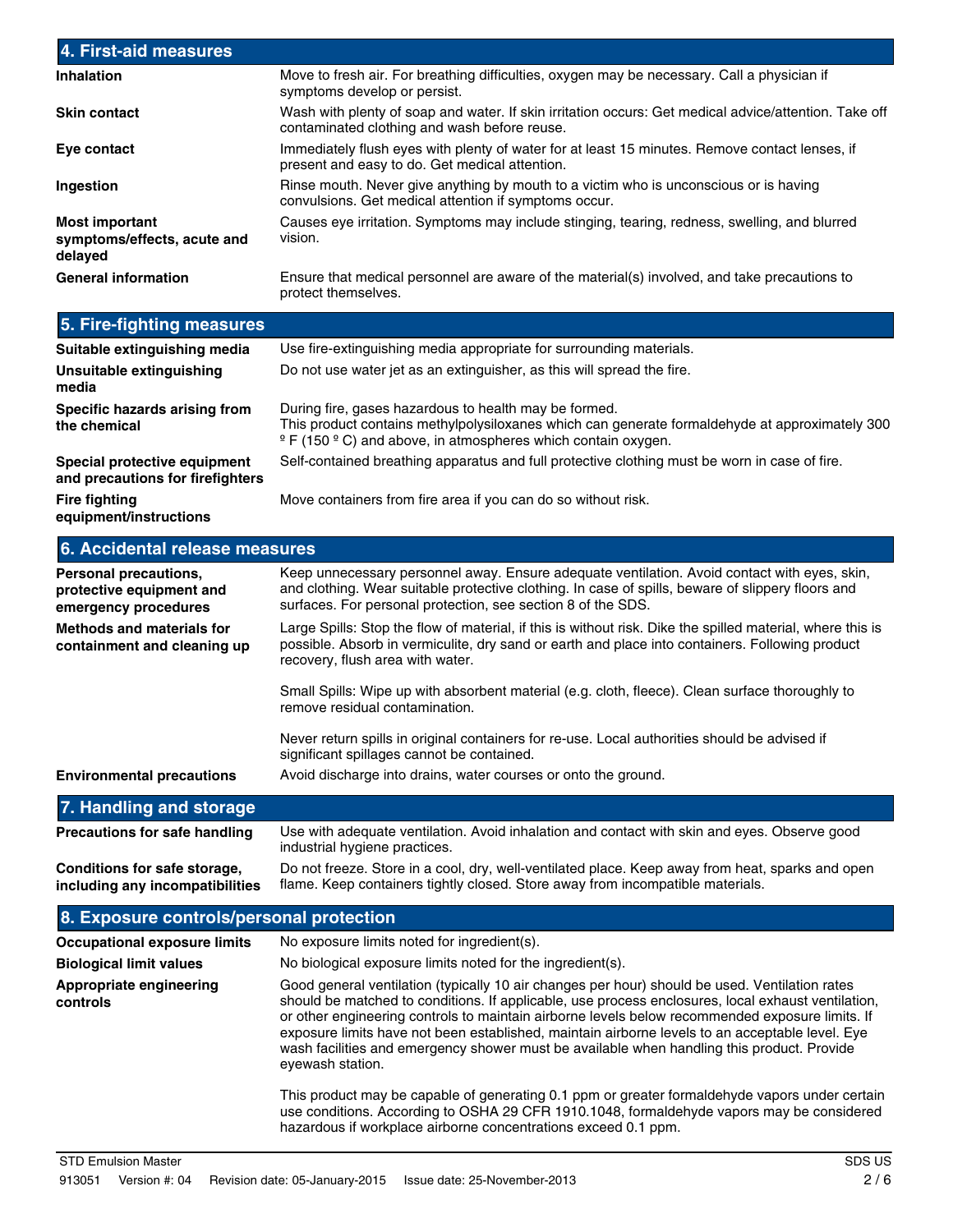|                                   | Individual protection measures, such as personal protective equipment                                                                                                                                                                                                                                                                                                                                                  |
|-----------------------------------|------------------------------------------------------------------------------------------------------------------------------------------------------------------------------------------------------------------------------------------------------------------------------------------------------------------------------------------------------------------------------------------------------------------------|
| <b>Eye/face protection</b>        | Wear safety glasses with side shields (or goggles). Eye wash fountain is recommended.                                                                                                                                                                                                                                                                                                                                  |
| <b>Skin protection</b>            |                                                                                                                                                                                                                                                                                                                                                                                                                        |
| <b>Hand protection</b>            | Wear appropriate chemical resistant gloves.                                                                                                                                                                                                                                                                                                                                                                            |
| <b>Other</b>                      | For prolonged or repeated skin contact use suitable protective gloves.                                                                                                                                                                                                                                                                                                                                                 |
| <b>Respiratory protection</b>     | In case of inadequate ventilation use suitable respirator. If engineering controls do not maintain<br>airborne concentrations below recommended exposure limits (where applicable) or to an<br>acceptable level (in countries where exposure limits have not been established), an approved<br>respirator must be worn. If vapors or mists are generated, wear a NIOSH/MSHA approved organic<br>vapor mist respirator. |
| <b>Thermal hazards</b>            | Wear appropriate thermal protective clothing, when necessary.                                                                                                                                                                                                                                                                                                                                                          |
| General hygiene<br>considerations | Always observe good personal hygiene measures, such as washing after handling the material<br>and before eating, drinking, and/or smoking. Routinely wash work clothing and protective<br>equipment to remove contaminants.                                                                                                                                                                                            |

## **9. Physical and chemical properties**

| Appearance                                        |                                                        |
|---------------------------------------------------|--------------------------------------------------------|
| <b>Physical state</b>                             | Liquid.                                                |
| <b>Form</b>                                       | Liquid.                                                |
| Color                                             | Milky white.                                           |
| Odor                                              | Mild to none.                                          |
| <b>Odor threshold</b>                             | Not available.                                         |
| pH                                                | 7 (approximate)                                        |
| Melting point/freezing point                      | Not determined.                                        |
| Initial boiling point and boiling<br>range        | Not determined.                                        |
| <b>Flash point</b>                                | $>$ 212.0 °F ( $>$ 100.0 °C) Pensky-Martens Closed Cup |
| <b>Evaporation rate</b>                           | $<$ 1 (n-Butyl acetate = 1)                            |
| <b>Flammability (solid, gas)</b>                  | Not applicable.                                        |
| Upper/lower flammability or explosive limits      |                                                        |
| <b>Flammability limit - lower</b><br>(%)          | Not available.                                         |
| <b>Flammability limit - upper</b><br>(%)          | Not available.                                         |
| Explosive limit - lower (%)                       | Not available.                                         |
| Explosive limit - upper (%)                       | Not available.                                         |
| Vapor pressure                                    | Not determined.                                        |
| <b>Vapor density</b>                              | > 1 (Air = 1) (25 °C / 77 °F)                          |
| <b>Relative density</b>                           | $0.97 - 1.02$ (25 °C)                                  |
| Solubility(ies)                                   |                                                        |
| <b>Solubility (water)</b>                         | Completely miscible                                    |
| <b>Partition coefficient</b><br>(n-octanol/water) | Not available.                                         |
| <b>Auto-ignition temperature</b>                  | Not available.                                         |
| <b>Decomposition temperature</b>                  | Not available.                                         |
| <b>Viscosity</b>                                  | 300 - 5000 cSt                                         |
| <b>Viscosity temperature</b>                      | 68 °F (20 °C)                                          |
| <b>Other information</b>                          |                                                        |
| <b>Percent volatile</b>                           | Not determined.                                        |
| VOC (Weight %)                                    | 60 % (approximate)                                     |
| 10. Stability and reactivity                      |                                                        |

## **10. Stability and reactivity Reactivity** The product is stable and non-reactive under normal conditions of use, storage and transport. **Chemical stability** Material is stable under normal conditions. **STD Emulsion Master** SDS US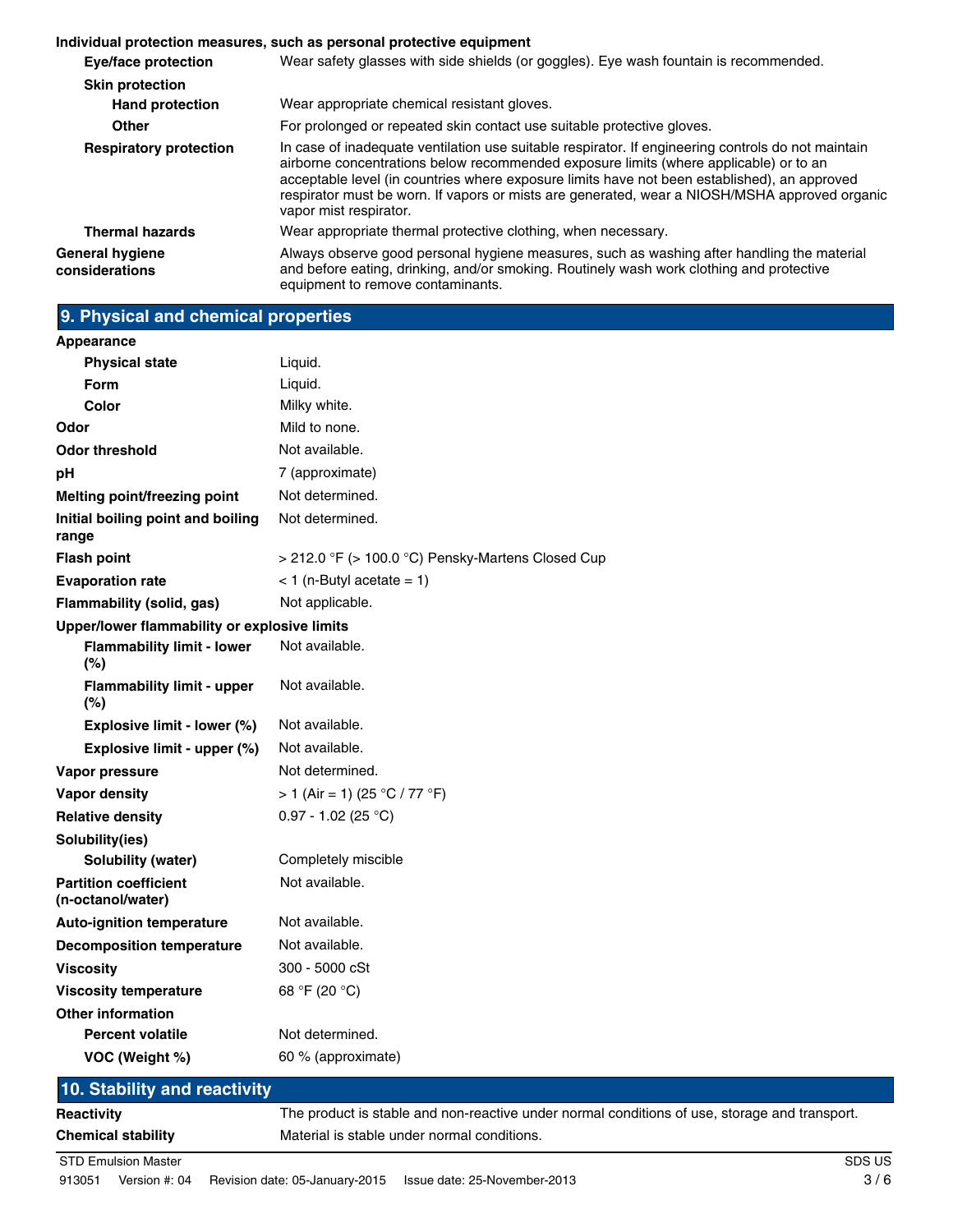| <b>Possibility of hazardous</b><br>reactions | Polymerization will not occur.                                                                                                                                                        |
|----------------------------------------------|---------------------------------------------------------------------------------------------------------------------------------------------------------------------------------------|
| <b>Conditions to avoid</b>                   | Avoid temperatures exceeding the flash point. Contact with incompatible materials.                                                                                                    |
| Incompatible materials                       | Strong oxidizing agents. Strong acids.                                                                                                                                                |
| <b>Hazardous decomposition</b><br>products   | Carbon dioxide, Silicon dioxide,<br>Methylpolysiloxanes can generate formaldehyde at approximately 300 degrees Fahrenheit (150<br>°C) and above, in atmospheres which contain oxygen. |

## **11. Toxicological information**

| Information on likely routes of exposure                                           |                                                                                                                  |
|------------------------------------------------------------------------------------|------------------------------------------------------------------------------------------------------------------|
| <b>Inhalation</b>                                                                  | Do not inhale this material.                                                                                     |
| <b>Skin contact</b>                                                                | Prolonged skin contact may cause temporary irritation. Avoid contact with skin.                                  |
| Eye contact                                                                        | Causes serious eye irritation. Avoid contact with eyes.                                                          |
| Ingestion                                                                          | Do not ingest.                                                                                                   |
| Symptoms related to the<br>physical, chemical and<br>toxicological characteristics | Causes serious eye irritation. Symptoms may include stinging, tearing, redness, swelling, and<br>blurred vision. |

### **Information on toxicological effects**

**Acute toxicity**

| <b>Components</b>                                     | <b>Species</b>                                                                                                                                                                                            | <b>Test Results</b> |
|-------------------------------------------------------|-----------------------------------------------------------------------------------------------------------------------------------------------------------------------------------------------------------|---------------------|
| Dimethylpolysiloxanes (CAS 63148-62-9)                |                                                                                                                                                                                                           |                     |
| <b>Acute</b>                                          |                                                                                                                                                                                                           |                     |
| Dermal                                                |                                                                                                                                                                                                           |                     |
| LD50                                                  | Rabbit                                                                                                                                                                                                    | $> 5000$ mg/kg      |
| Oral                                                  |                                                                                                                                                                                                           |                     |
| LD50                                                  | Rat                                                                                                                                                                                                       | > 17000 mg/kg       |
| <b>Skin corrosion/irritation</b>                      | Prolonged skin contact may cause temporary irritation. Based on available data, the classification<br>criteria are not met.                                                                               |                     |
| Serious eye damage/eye<br>irritation                  | Causes serious eye irritation.                                                                                                                                                                            |                     |
| Respiratory or skin sensitization                     |                                                                                                                                                                                                           |                     |
| <b>Respiratory sensitization</b>                      | Due to lack of data the classification is not possible.                                                                                                                                                   |                     |
| <b>Skin sensitization</b>                             | Due to lack of data the classification is not possible.                                                                                                                                                   |                     |
| Germ cell mutagenicity                                | No data available to indicate product or any components present at greater than 0.1% are<br>mutagenic or genotoxic.                                                                                       |                     |
| Carcinogenicity                                       | No information available on the mixture. However, none of the components are classified in<br>respect of this hazard (or are present at a level below the concentration threshold for<br>classification). |                     |
|                                                       | <b>OSHA Specifically Regulated Substances (29 CFR 1910.1001-1050)</b>                                                                                                                                     |                     |
| Not listed.                                           |                                                                                                                                                                                                           |                     |
| <b>Reproductive toxicity</b>                          | Due to lack of data the classification is not possible.                                                                                                                                                   |                     |
| Specific target organ toxicity -<br>single exposure   | Due to lack of data the classification is not possible.                                                                                                                                                   |                     |
| Specific target organ toxicity -<br>repeated exposure | Due to lack of data the classification is not possible.                                                                                                                                                   |                     |
| <b>Aspiration hazard</b>                              | Not an aspiration hazard.                                                                                                                                                                                 |                     |
| <b>Further information</b>                            | Not for injection into humans.                                                                                                                                                                            |                     |
|                                                       |                                                                                                                                                                                                           |                     |

## **12. Ecological information**

| Ecotoxicity                      | Harmful to aquatic life with long lasting effects. |
|----------------------------------|----------------------------------------------------|
| Persistence and degradability    | No data available.                                 |
| <b>Bioaccumulative potential</b> | No data available.                                 |
| Mobility in soil                 | No data available.                                 |
| Other adverse effects            | None known.                                        |
|                                  |                                                    |

**STD Emulsion Master** SDS US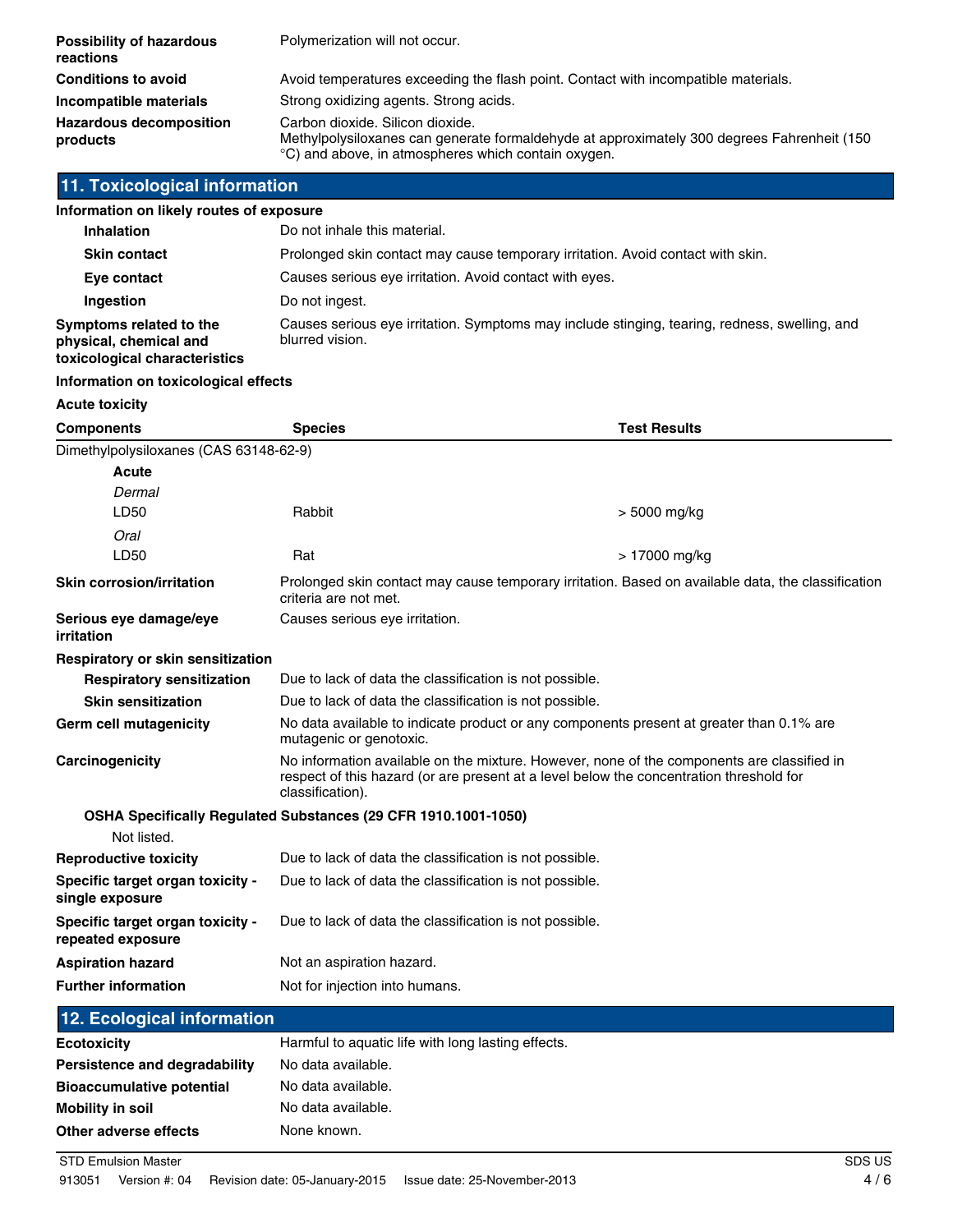| 13. Disposal considerations                                                                           |                                                                                                                                                                                                                  |
|-------------------------------------------------------------------------------------------------------|------------------------------------------------------------------------------------------------------------------------------------------------------------------------------------------------------------------|
| <b>Disposal instructions</b>                                                                          | Dispose of contents/container in accordance with local/regional/national/international regulations.                                                                                                              |
| Hazardous waste code                                                                                  | The waste code should be assigned in discussion between the user, the producer and the waste<br>disposal company.                                                                                                |
| Waste from residues / unused<br>products                                                              | Empty containers or liners may retain some product residues. This material and its container must<br>be disposed of in a safe manner (see: Disposal instructions).                                               |
| <b>Contaminated packaging</b>                                                                         | Empty containers should be taken to an approved waste handling site for recycling or disposal.<br>Since emptied containers may retain product residue, follow label warnings even after container is<br>emptied. |
| <b>14. Transport information</b>                                                                      |                                                                                                                                                                                                                  |
| DOT                                                                                                   |                                                                                                                                                                                                                  |
| Not regulated as dangerous goods.<br>IATA                                                             |                                                                                                                                                                                                                  |
| Not regulated as dangerous goods.                                                                     |                                                                                                                                                                                                                  |
| IMDG                                                                                                  |                                                                                                                                                                                                                  |
| Not regulated as dangerous goods.                                                                     |                                                                                                                                                                                                                  |
| Transport in bulk according to<br>Annex II of MARPOL 73/78 and<br>the IBC Code                        | Not established.                                                                                                                                                                                                 |
| 15. Regulatory information                                                                            |                                                                                                                                                                                                                  |
| US federal regulations                                                                                | This product is a "Hazardous Chemical" as defined by the OSHA Hazard Communication                                                                                                                               |
|                                                                                                       | Standard, 29 CFR 1910.1200.<br>All components are listed on or exempt from the U.S. EPA TSCA Inventory List.                                                                                                     |
| Not regulated.<br>Not listed.<br><b>CERCLA Hazardous Substance List (40 CFR 302.4)</b><br>Not listed. | TSCA Section 12(b) Export Notification (40 CFR 707, Subpt. D)<br>OSHA Specifically Regulated Substances (29 CFR 1910.1001-1050)                                                                                  |
|                                                                                                       | Superfund Amendments and Reauthorization Act of 1986 (SARA)                                                                                                                                                      |
| <b>Hazard categories</b>                                                                              | Immediate Hazard - Yes<br>Delayed Hazard - No<br>Fire Hazard - No<br>Pressure Hazard - No<br>Reactivity Hazard - No                                                                                              |
| <b>SARA 302 Extremely hazardous substance</b>                                                         |                                                                                                                                                                                                                  |
| Not listed.                                                                                           |                                                                                                                                                                                                                  |
| SARA 311/312 Hazardous<br>chemical                                                                    | Yes                                                                                                                                                                                                              |
| SARA 313 (TRI reporting)<br>Not regulated.                                                            |                                                                                                                                                                                                                  |
| Other federal regulations                                                                             |                                                                                                                                                                                                                  |
|                                                                                                       | Clean Air Act (CAA) Section 112 Hazardous Air Pollutants (HAPs) List                                                                                                                                             |
| Not regulated.<br>Not regulated.                                                                      | Clean Air Act (CAA) Section 112(r) Accidental Release Prevention (40 CFR 68.130)                                                                                                                                 |
| <b>Safe Drinking Water Act</b><br>(SDWA)                                                              | Not regulated.                                                                                                                                                                                                   |
| US state regulations                                                                                  |                                                                                                                                                                                                                  |
| US. Massachusetts RTK - Substance List                                                                |                                                                                                                                                                                                                  |
| Not regulated.<br>Not listed.                                                                         | US. New Jersey Worker and Community Right-to-Know Act                                                                                                                                                            |
|                                                                                                       |                                                                                                                                                                                                                  |